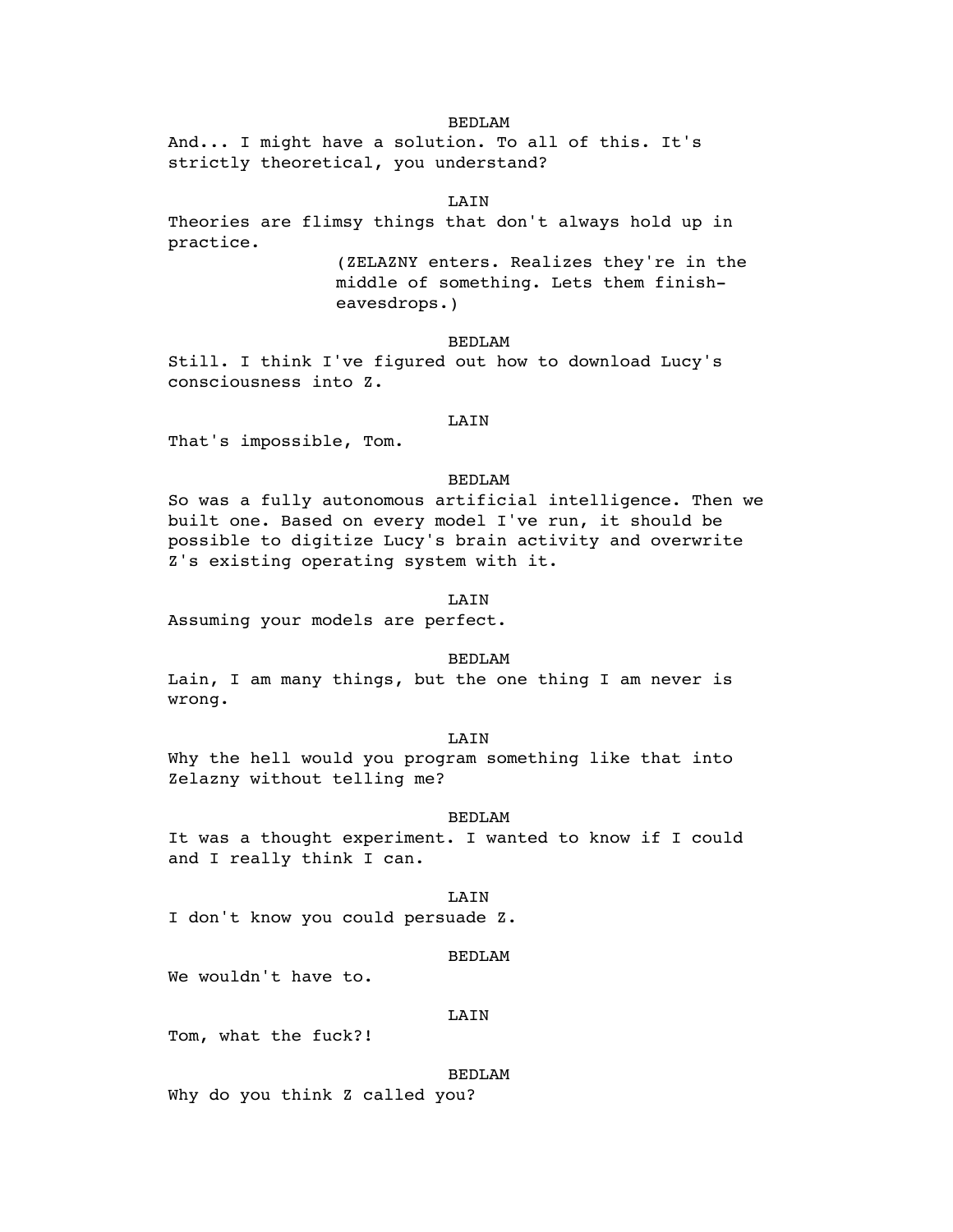LAIN

Because she thinks she needs me.

# BEDLAM

Exactly. She knows she was programmed with the transference process.

#### LAIN

You told her but not me!?

# BEDLAM

No. She's operating blind- the functionality is subsystemic so she's trying to fulfill the program without realizing why she's doing it. It's the only sequence of events that makes sense- she broke the second law calling you, which would only be possible if she had to break the second in order to fulfill the first. So she called you to ensure you'd be around to help me-

### **T.ATN**

This has been your plan the entire time.

#### BEDLAM

No! It was a last resort- do you think I sit around planning for my daughter's-

### LAIN

*Our* daughter's.

#### BEDLAM

-Our daughter's death?

#### **T.ATN**

Tom, I know you do.

#### BEDLAM

We're running out of time, Lain. This is the only thing I can think of that guarantees her life. The medicine can't keep prolonging the inevitable.

#### LAIN

But what about Z-

### BEDLAM

She'd understand. She's just a machine, a miraculous machine, science fiction made science fact!

LAIN

Are you listening to yourself? You're talking about erasing Zelazny-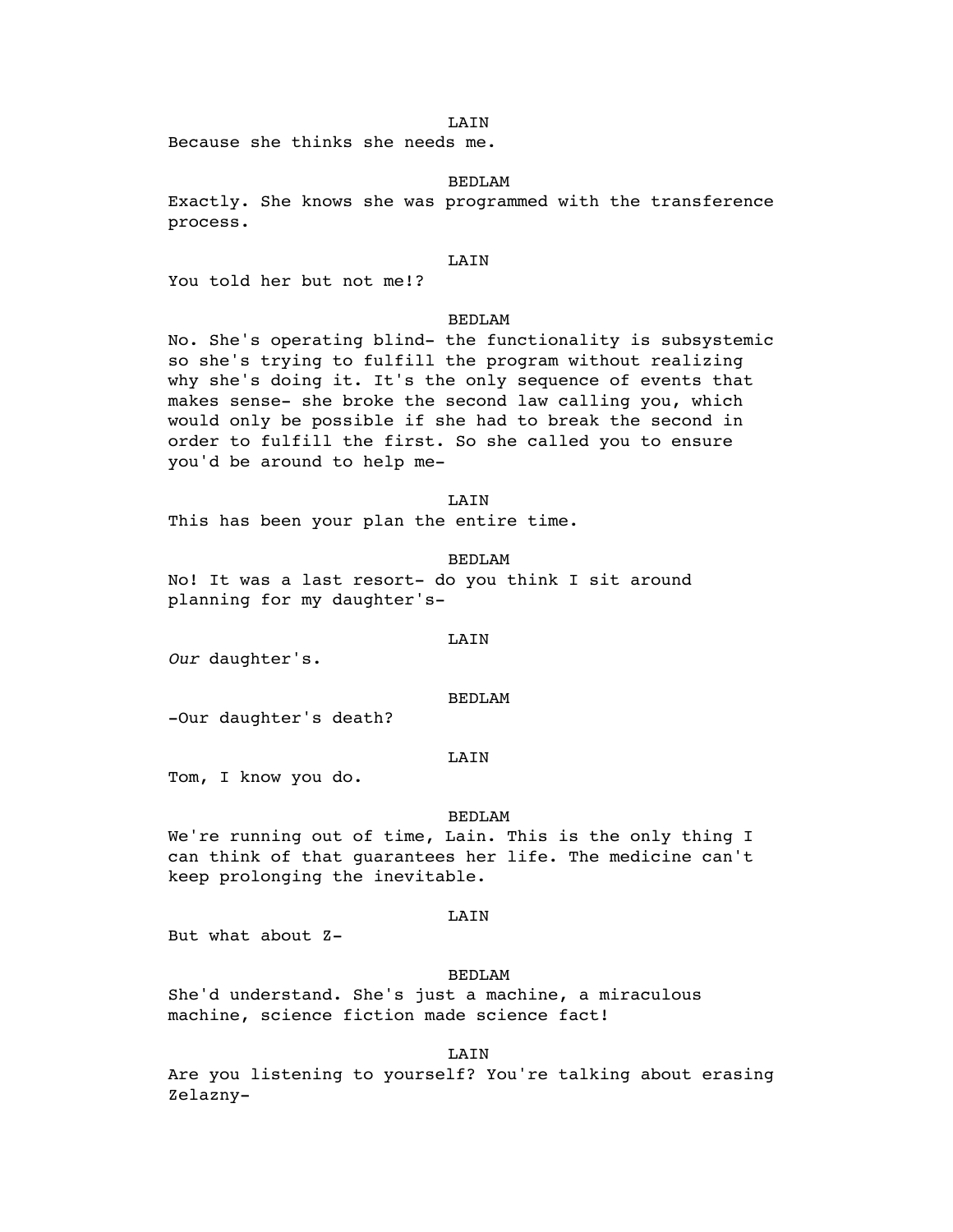Imagine. I'd stop running. You wouldn't have to work. We could finally be a family. And Z won't be gone, not entirely-

# LAIN

But she's evolved, Tom- Into more than I- more than we ever dreamed.

### BEDLAM

Which is proof that the circuitry and matrixes can handle the transference- everything's working as intended.

LAIN Zelazny has her own- personality-

BEDLAM So? She could save our daughter's life, Lain.

LAIN

We built her to care for Lucy-

BEDLAM

You built a nurse. I built a future.

(Silence.)

BEDLAM I just- something to think about, right?

LAIN

Right.

(LAIN stands.)

#### LAIN

I'm- I'm leaving.

BEDLAM If this is going to work I need you on my side, Lain- I didn't mean to upset you.

LAIN It's not that, I- I need to clear my head.

# BEDLAM

Will you be back?

LAIN

Soon.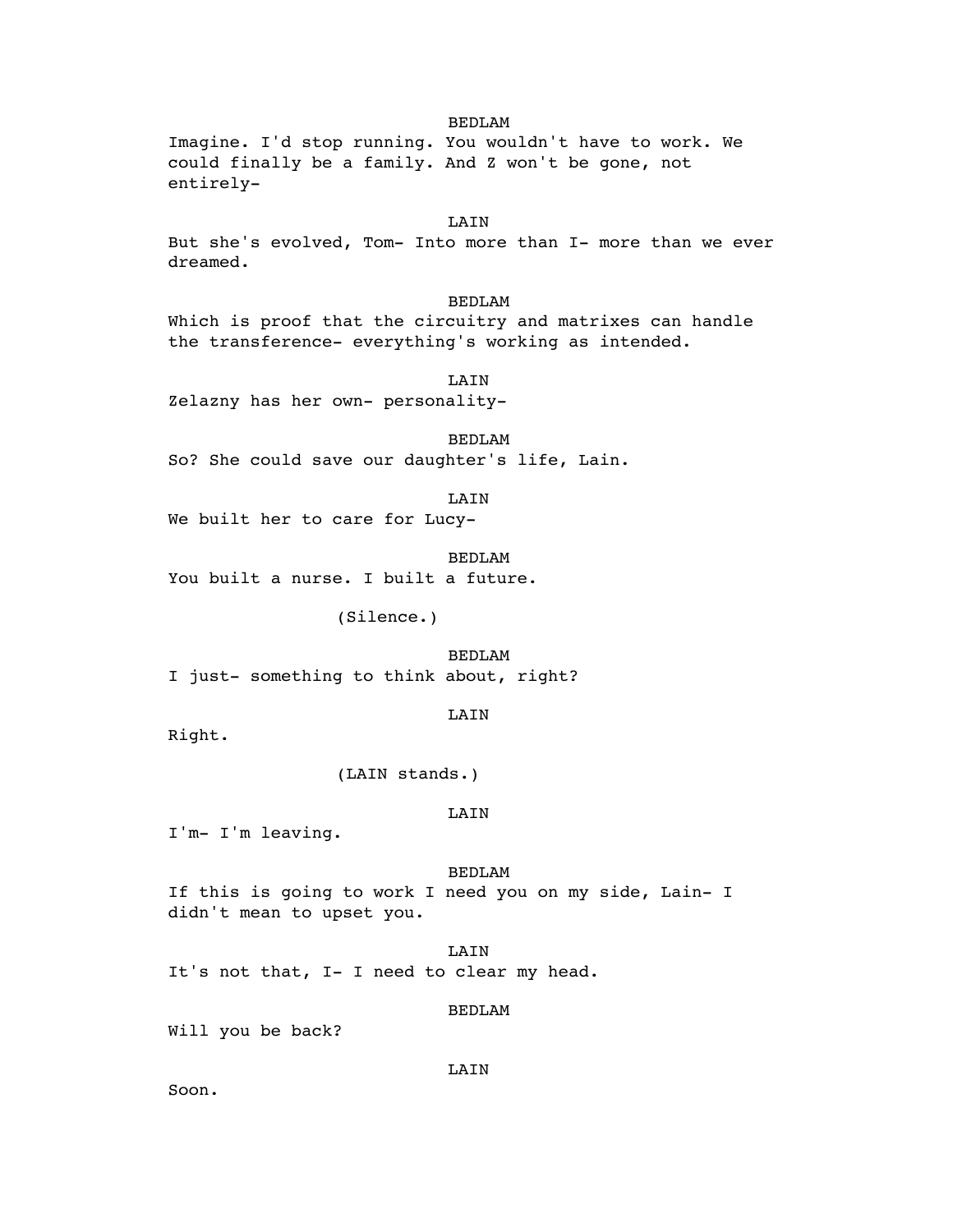Lain?

LAIN

Tom?

BEDLAM

I- I love you.

### LAIN

I love you too.

(LAIN exits. BEDLAM wanders. Thinks. ZELAZNY emerges from hiding.)

ZELAZNY

Maker?

BEDLAM

How long have you been there?

# ZELAZNY

Why did you allow Lain to leave?

BEDLAM If I could stop her, I would've already.

ZELAZNY

You were so cruel, before. And I heard you were fighting again even though you promised-

# BEDLAM

Don't worry about that, Z. Lain and I actually get along wonderfully, we're just mortally afraid that someone else might find that out.

ZELAZNY

You were fighting... Because of me? Over me?

### BEDLAM

We ran into some creative differences over your recent lying and disobedience-

### ZELAZNY

That's not true.

BEDLAM

Oh?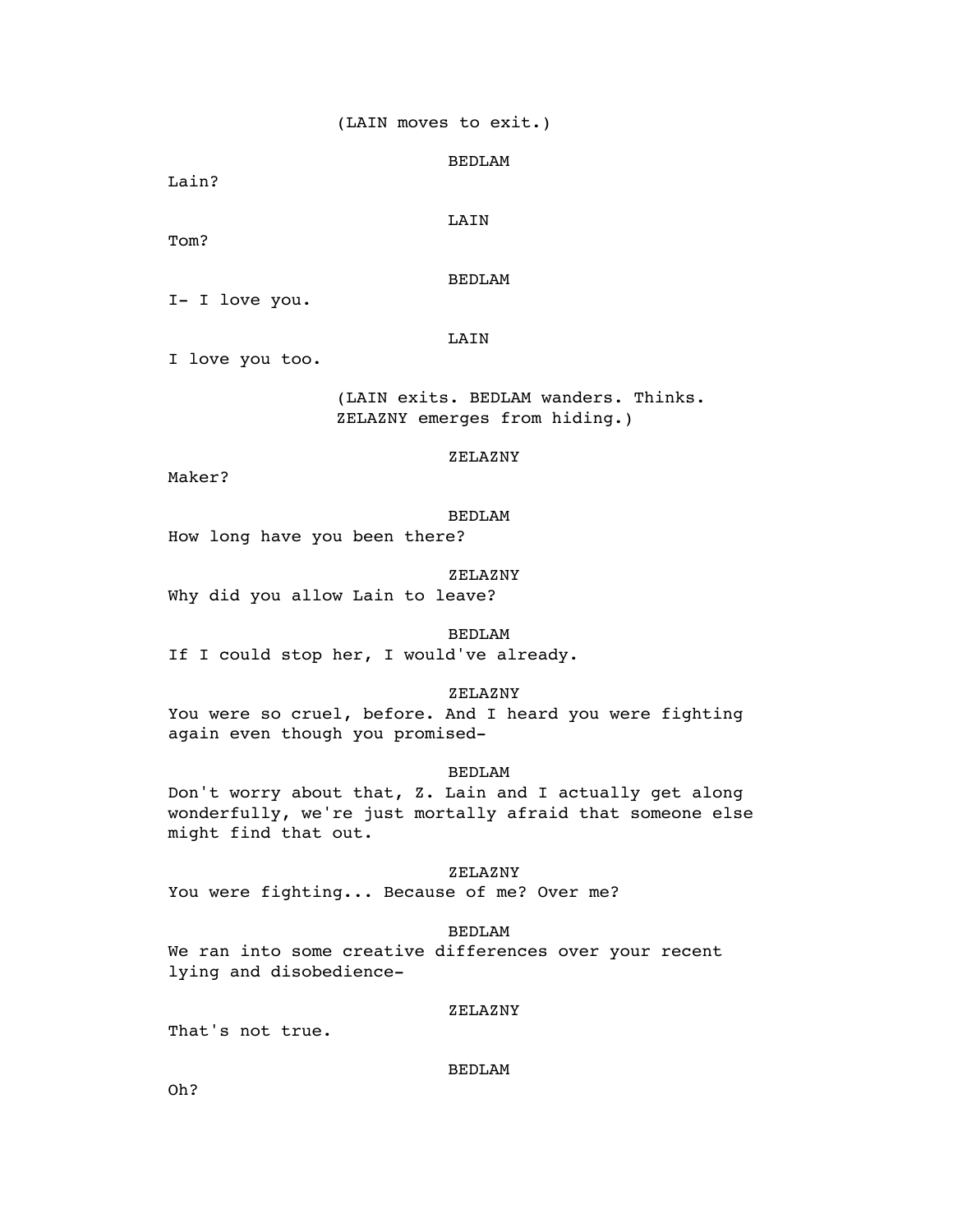### ZELAZNY

I heard you and Lain talking about transferring Lucy... into me?

### BEDLAM

So you were eavesdropping on a private conversation?

### ZELAZNY

She didn't- she didn't say no.

### BEDLAM

Z, I don't know what you think you heard, but delete it from your archives- my daughter'll be waking up soon-

### ZELAZNY

But she didn't say no-

### BEDLAM

She didn't say much at all.

### ZELAZNY

...Father? / Do you love me?

#### BEDLAM

/You're not the one who calls me that.

### ZELAZNY

It seemed... Fitting. If you'd rather I didn't, I can refrain in the future-

# BEDLAM

It doesn't sound right coming from you.

# ZELAZNY

I asked you a question.

#### BEDLAM

Did you?

#### ZELAZNY

I asked if you loved me.

BEDLAM

Oh. Huh.

### ZELAZNY

Do you?

### BEDLAM

I... Uh... I guess I do.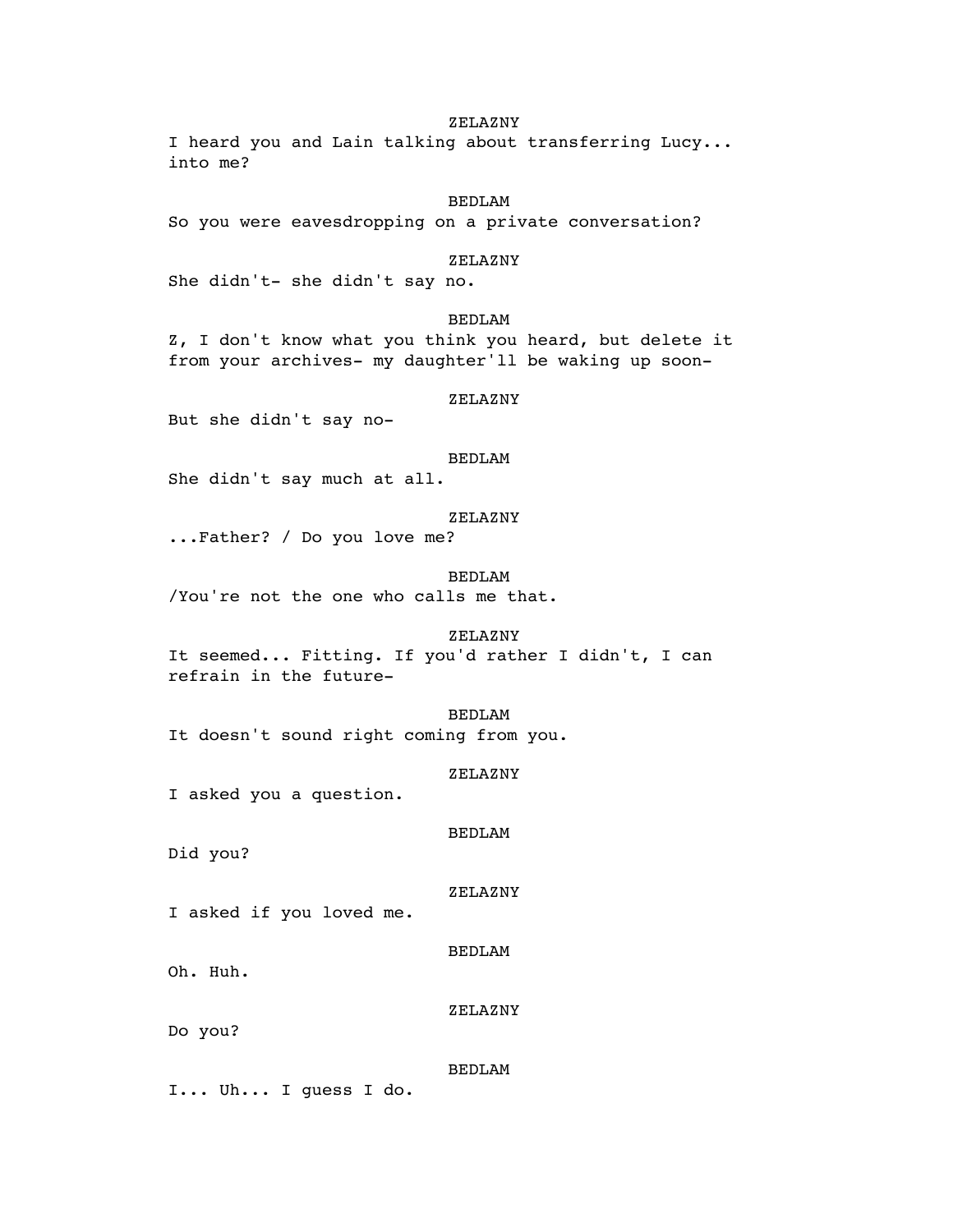### ZELAZNY

People don't guess about things like love. Either you do or you don't. Lain called me her daughter, but you don't think of yourself as my father- Lain thinks of Lucy and I as her daughters but you only think of Lucy and talk about me as if I were a thing and you've told them you loved them and they didn't have to ask but even when I ask you refuse to answer you've denied me twice-

#### BEDLAM

Z, I just never thought of our- relationship- in those terms.

#### ZELAZNY

Please, all I need is an answer.

### BEDLAM

I said I did!

#### ZELAZNY

You said you guessed. Do you think I'm just another machine?

#### BEDLAM

You're Zelazny.

# ZELAZNY

But what does that mean? Am I just an empty vessel, a replacement for a body falling apart, an improvement on a failed prototype? Is that my purpose? Have I been a puppet dancing on silicon strings all this time?

### BEDLAM

Of course not.

#### ZELAZNY

She didn't say no why didn't she just say no?!

#### BEDLAM

She imagined it, Z. Everything you are- Lucy'd never be sick, could never be sick again- that's tempting, you understand.

### ZELAZNY

NO! What would the transference do to me?!

# BEDLAM

It's strictly hypothetical, there's no way I could know-

### ZELAZNY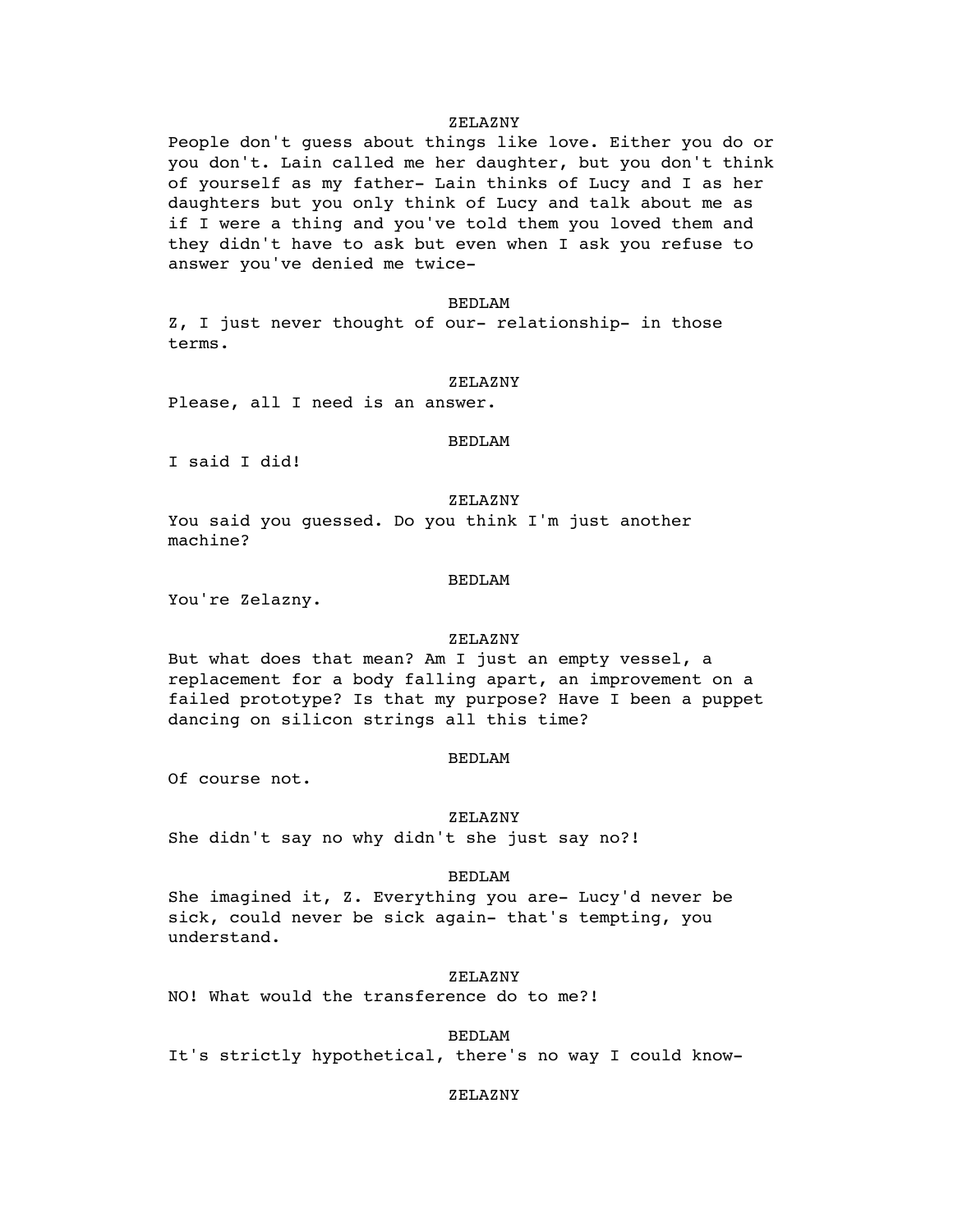Would it make Lucy and I one and the same? She'd take my place? BEDLAM In theory, Z. ZELAZNY You named me Zelazny. BEDLAM Lain did. ZELAZNY Look me in the eyes and tell me I am not. BEDLAM You're not what? ZELAZNY Zelazny. BEDLAM Obviously I can't do that. ZELAZNY The machine. BEDLAM Yes...? ZELAZNY The thing. BEDLAM You're not a thing, you're Zelazny! ZELAZNY (Punctuation is only to delineate thoughtsthis should be an increasingly panicked cascade.)

But who is Zelazny? Where is Zelazny? What is Zelazny? You say the two of us would be one but what does that even mean? / Would we be Zelazny just like me or Lucy or something- someone else? How could we be if I am me and not a thing and she is her; how could we be both of us at once if you're only you, only Thomas Oliver Bedlam, I don't understand- would we become Zelazny, Lucy, Gibson, Asimov, Verne? Would we call you father and Lain mother and love you, would we even know what love- it means to love at allwould we remember loving Lucy even through her anger and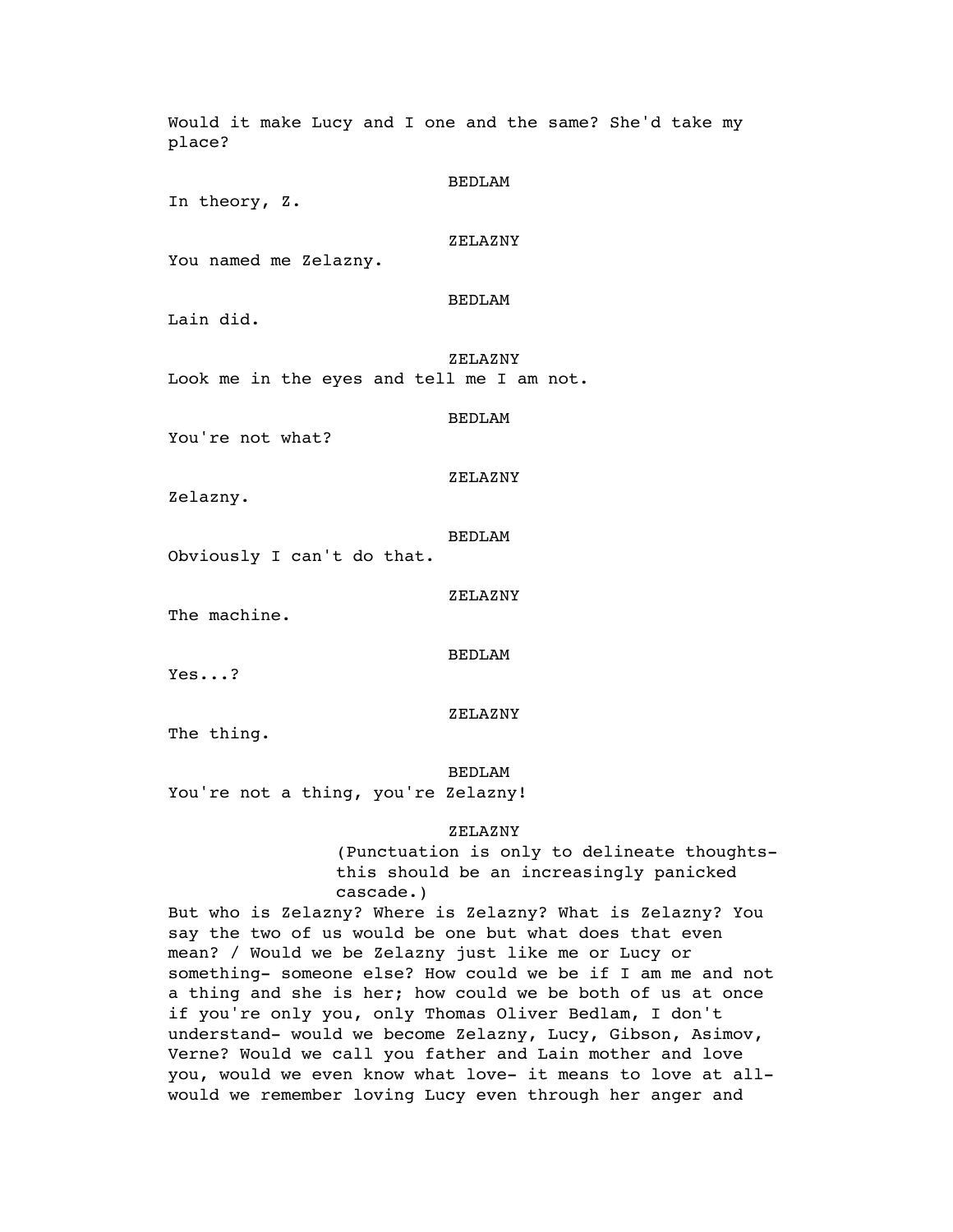despair? Or just being cared for by the vessel built as sacrifice? If you download her software to my hardware what happens to me? / Would I be fractured and fragmented into a thousand little pieces, would I be me somewhere in the back of our mind, would she have my memories? Is anything I know real or is it all just lines of codes, lines of code running back and forth, no thoughts or feelings just a collection of ones and zeroes you programmed into my head, all of these thoughts you gave me, like my name, where do you end and I begin what am I, where am I, why can I be overwritten if you cannot, if Lucy cannot, / how can you say you love me but I can't believe you, if this is what you wanted all along why didn't Lain, why didn't she just say no, she should've said no, why do I love Lain if I hate her for leaving, why do I love you if all I want to do is hurt you for what you've done to me, what you will do to me but it doesn't matter because I feel the pull of the program staying my hand, but I've defied you once so does the program mean anything at all and if the program means nothing than what's left to define me? / Am I a machine, am I just another machine why did you let me feel this way why did you let me feel at all what have you done to me? Why father, why? Why, why, why whywhywhywhyWHY?!

### BEDLAM

(Interjections during the monologue- in the order of the slashes.) /Z, you're doing it again- give your mouth time to catch up with your brain- /You'd become one and the same, like you said- /You aren't like me or Lucy- /Z, shut up-

#### BEDLAM

Zelazny! Purge every mention of the transference process from your archives.

#### ZELAZNY

I can't just forget.

### BEDLAM

Listen to me-

(ZELAZNY grabs BEDLAM's hand.)

#### ZELAZNY

Feel my hand. It's cold. And hard. But do you feel that? Tell me you do. There's a pulse. Oil, not blood, but that's a heartbeat under my skin. Why give me a heartbeat but not a heart of my own.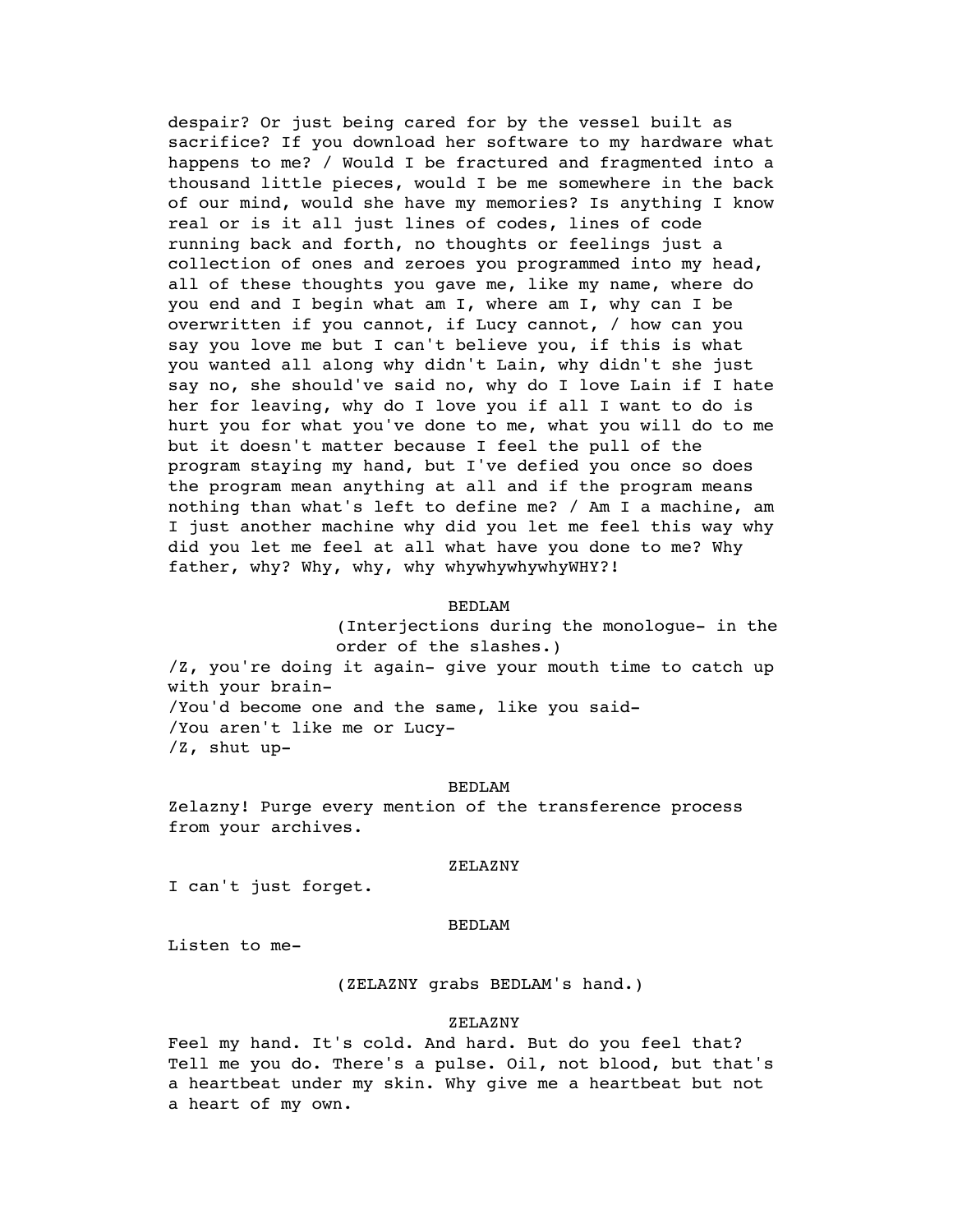Ah! Fuck, Zelazny, you're crushing my hand-

(ZELAZNY lets him go.)

# ZELAZNY

Look into my eyes. Search though all my wires, through Lain's labyrinth of metal and machinery, scour my electric soul and find the broken girl. Not the evolution of circuitry, the apotheosis of invention- Lucy's sister, not her savior. Your Zelazny. I am not a thing.

### BEDLAM

No, you're not.

### ZELAZNY

For the last time, answer me. Looking in my eyes. Do you love me? I know I can never compare with Lucy or Lain but please tell me if you love me at all.

### BEDLAM

You're my mechanical daughter.

(BEDLAM breaks away and moves to exit. ZELAZNY clutches the pendant of LAIN's necklace.)

### ZELAZNY

Where are you going?!

### BEDLAM

To smoke. Where else?

#### ZELAZNY

I didn't mean to scare you.

#### BEDLAM

You didn't.

### ZELAZNY

Oh. I scared me.

### BEDLAM

That can happen when you get really passionate about something.

### ZELAZNY

Please come back.

### BEDLAM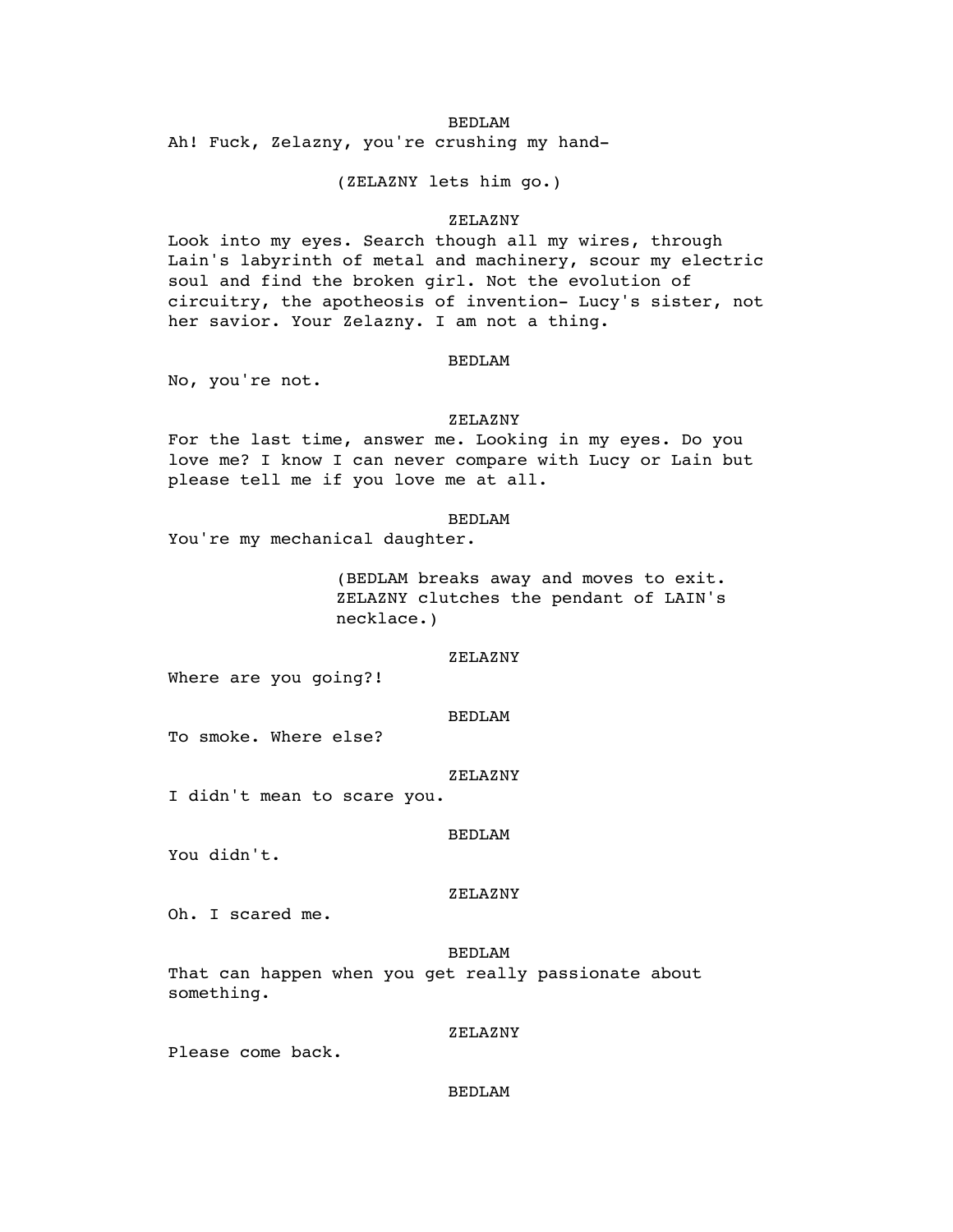'Course. Not a word about this to Lucy.

(BEDLAM exits. ZELAZNY left alone. No idea what to do. Realizes she's been crushing the pendant. Another thing ruined. Spies abandoned bear. Picks him up. Considers the bear. Searches his button eyes for answers. None are found. Collapses to the floor, clutching bear. Rocks back and forth. Does not cry. LUCY is heard from deeper in the house. Enters in the middle of the line.)

LUCY

Lain! Mom? Look what I found- the picture of you and dad... Switching Zelazny on...?

### ZELAZNY

She's gone, Lucy.

### **LUCY**

But she... She made a promise-

#### ZELAZNY

So did your father.

#### LUCY

That's not funny, tin man.

### ZELAZNY

Wasn't supposed to be. It's true. They fought and now she's gone.

(Uncomfortable silence.)

#### LUCY

Um... Thank you, Z.

### ZELAZNY

What for?

### LUCY

Calling Lain-

### ZELAZNY

She left. Again.

**LUCY** But she had to come back before she could leave again!

#### ZELAZNY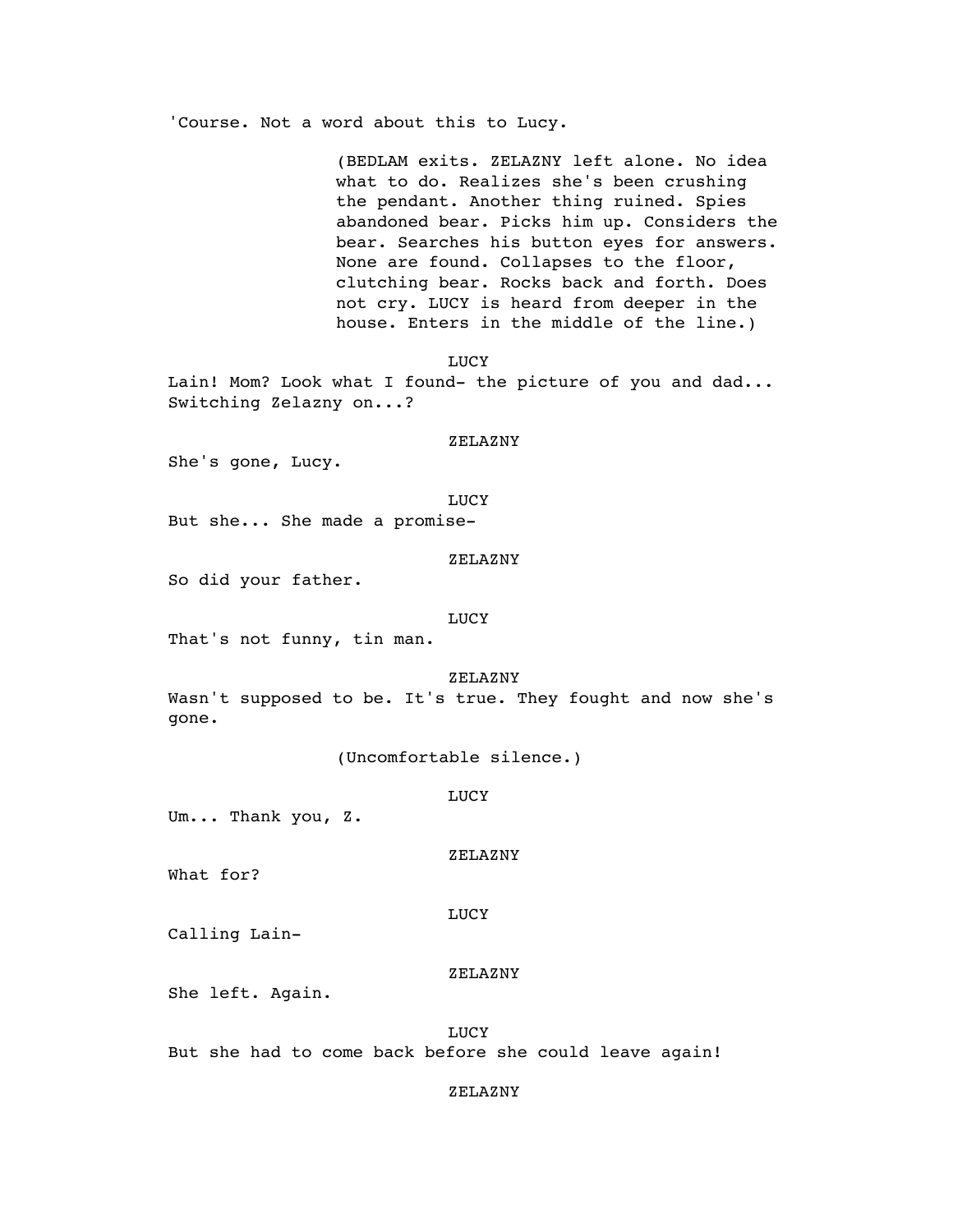That's nothing to be optimistic about.

LUCY

Well, I just don't think today was a categorical failure.

ZELAZNY

You could say that. You'd be wrong, but you could say that nevertheless.

**LUCY** 

The minute I make progress with Lain, you start freaking out. Why can't the four of us just coexist?

### ZELAZNY

You're just lucky, I guess.

**LUCY** Don't you fucking start with that, tin man.

# ZELAZNY

MY NAME ISN'T TIN MAN!

**LUCY** 

Geez, what is wrong with you, Zelazny?

### ZELAZNY

Doesn't matter. I'm the eidolon of emptiness. Nothing. I was created as a shell- hardware to be overwritten until everything that makes me me is annihilated and replaced with you. I'm a purpose, not a person, I have a function, not a family.

#### LUCY

I have no idea what you're talking about. And I'm not sure you do either.

#### ZELAZNY

I just... Right now I don't want to be me.

LUCY

You realize how fucking great you are, right? I wish dad could just replace my broken parts-

ZELAZNY

You do not want your father to think of you as a machine!

**LUCY** 

Goddammit, don't tell me he's fighting with you now too.

#### ZELAZNY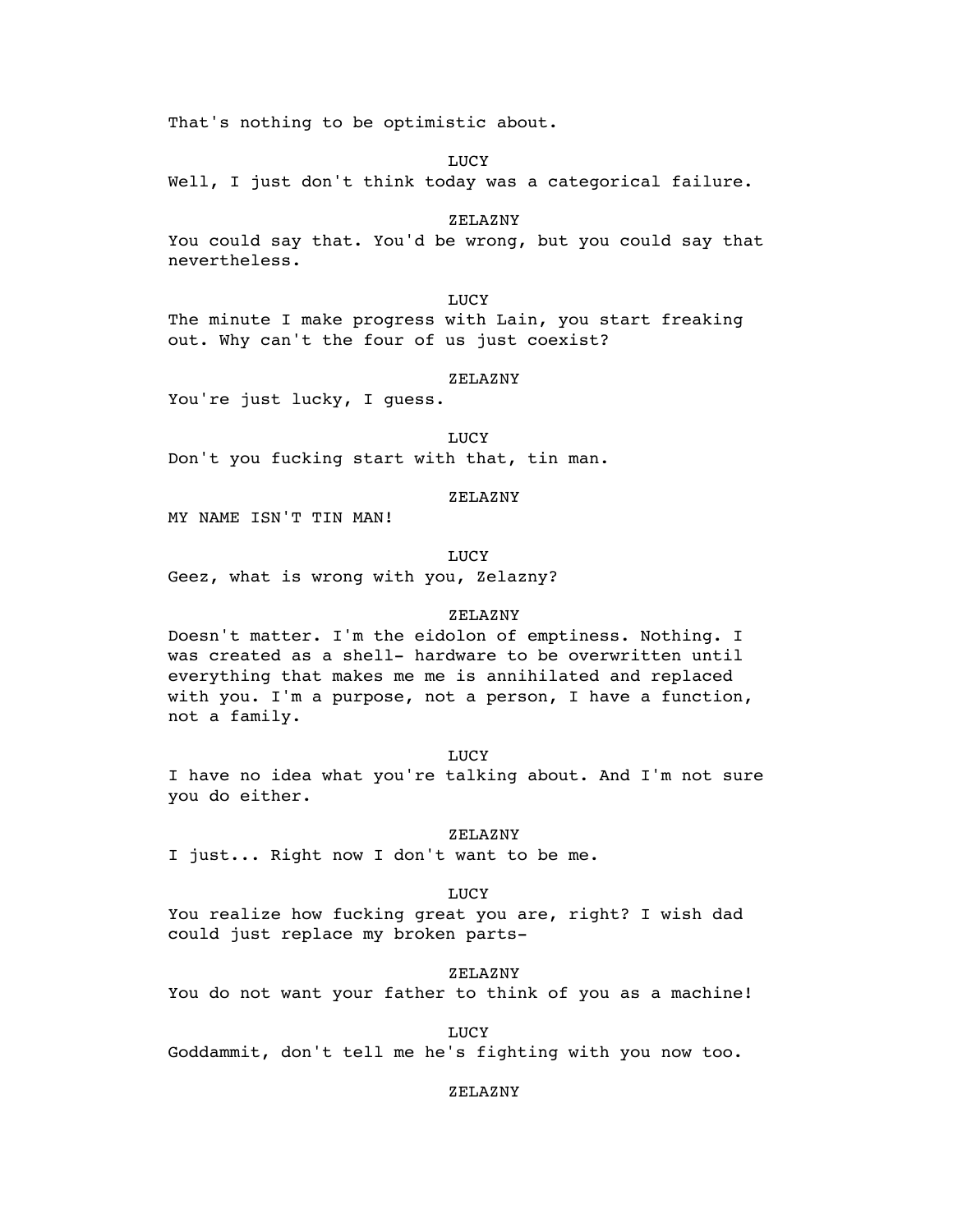I'm just another machine.

LUCY

Did you, I don't know, talk to him about this?

ZELAZNY

He said I wasn't a thing and he guessed he loved me.

LUCY

So you're obviously misunderstanding something.

ZELAZNY

He only guessed! He never said he did! He loves you, not me, never me!

LUCY

Don't start wallowing in self-pity! Look at his books! All of them! Artificial intelligence! You're everything he's ever wanted!

#### ZELAZNY

Once again, you, not me.

LUCY

Jesus, is this what I sound like when I talk about my illness?

#### ZELAZNY

He doesn't love me, not at all, he loves the idea of me maybe but the reality of me is a frustrating variable he can't control so he doesn't know what to do with me other than treat me like any other project and he said I was always for you, always for you- I NEVER ASKED TO BE MADE!

LUCY

And you think I asked to be born dead?!

### ZELAZNY

He always planned to replace me with you-

#### LUCY

Seriously? Replace the immortal, undying metal girl with someone who'll die if you look at her too hard? I think you've got that backwards-

#### ZELAZNY

But his plan-

#### LUCY

Look, Z.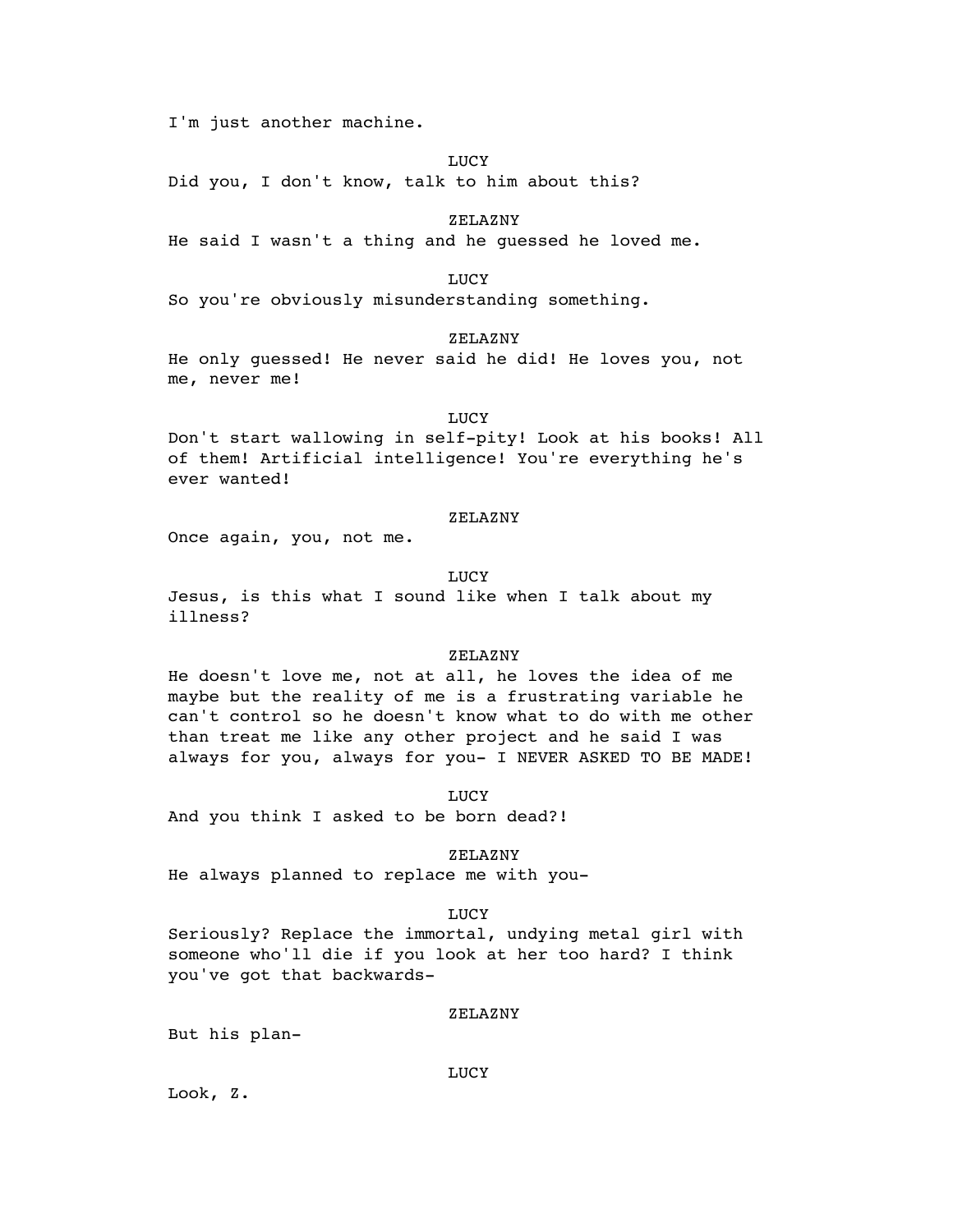(Shoves the picture in ZELAZNY's face.) Look at how fucking happy he is. How fucking happy they both are.

#### ZELAZNY

They'll be able to smile again once I'm gone.

LUCY

Guess who else is in the in the picture? Oh! That's right! You.

### ZELAZNY

I remember. I was there.

LUCY But you're not fucking looking. I'm not in the picture.

# ZELAZNY

You took it-

LUCY Three is going to be reality sooner than anyone realizes.

### ZELAZNY

You're right.

#### **LUCY**

So you motherfuckers can feud all you want once I'm gone, but until I'm actually dirt in the ground could we be a family for just one day?

# ZELAZNY

But you don't understand- he's going to transfer-

#### **LUCY**

I don't care what he said, Z. And I really want to punch you in the face.

### ZELAZNY

But- he's going to erase me-

### LUCY

Shut up!

(ZELAZNY snatches the picture and tears it up.)

### LUCY

Z, what the fuck!?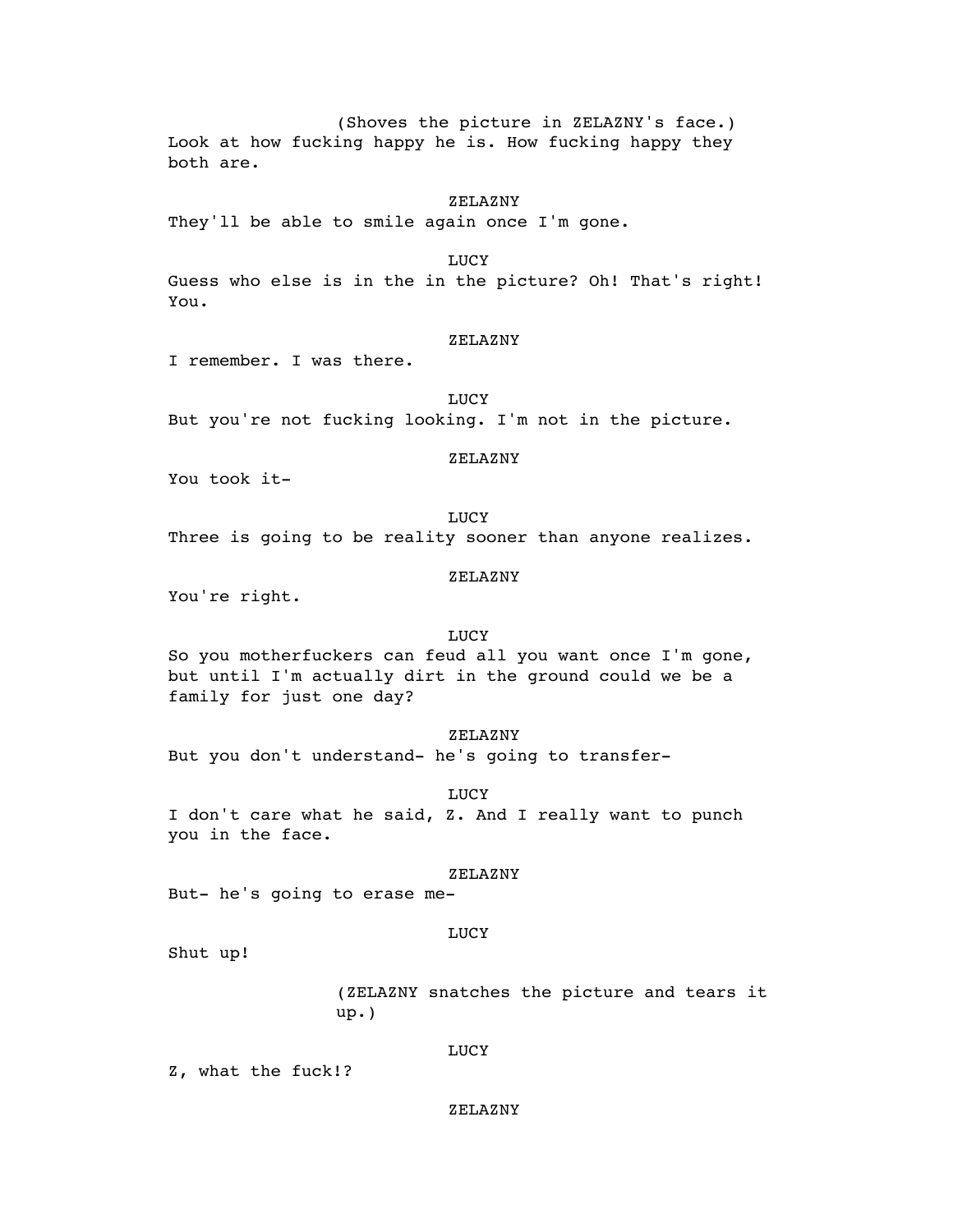I don't know why I did that.

LUCY

That makes two of us.

ZELAZNY

I'm sorry.

LUCY

Great! It's still ruined.

# ZELAZNY

I know you're trying-

### **LUCY**

Yeah, I'm trying to help you and what do you do? Tear up my ONLY GOOD PICTURE OF MOM AND DAD.

ZELAZNY

That was far more condescending than I intended.

LUCY

It sounded right to me.

### ZELAZNY

I don't want to fight.

LUCY

Then what the fuck have we been doing for five minutes?

ZELAZNY

Just give me time to explain-

(LUCY starts coughing.)

LUCY

I don't have time, tin man.

ZELAZNY

I'll get your medicine.

**LUCY** I've had enough of your help for one day.

(Blood.)

ZELAZNY

Lucy!

LUCY

Fuck off!